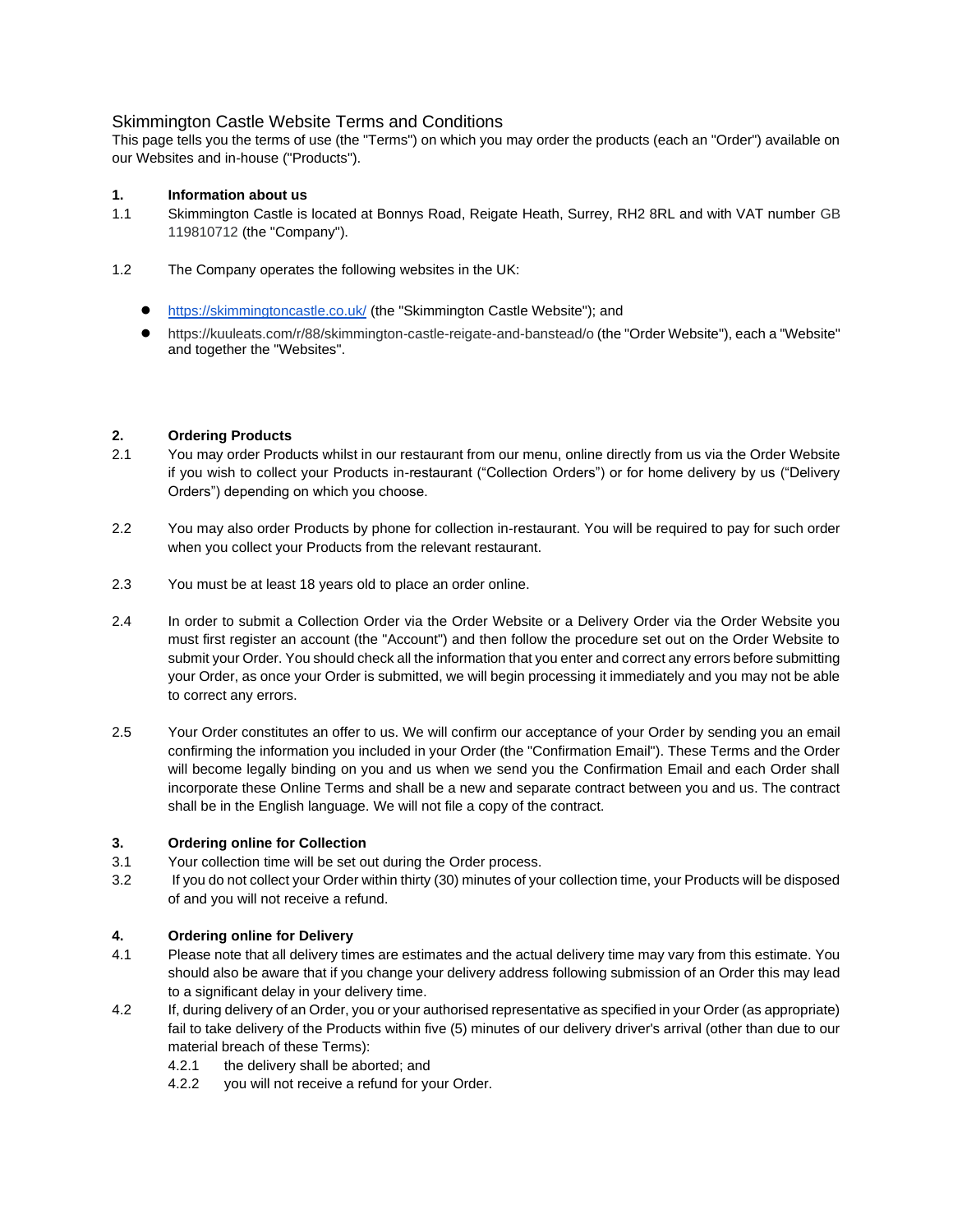- 4.3 You shall be responsible for:
	- 4.3.1 ensuring that we and/or our contractors have such access and parking facilities as may be reasonably required to carry out the Order;
	- 4.3.2 ensuring that either you or your authorised representative (as specified in the Order) are present to take delivery of the Products at the delivery place specified in your Order; and
	- 4.3.3 providing us with your up-to-date contact details in your Account and/or Order.
- 4.4 If your payment is not authorised, your Delivery Order will not be sent through to the restaurant or fulfilled.

### **5. Payment**

- 5.1 The prices for the Products and (if applicable) for delivery are set out on our Websites and are inclusive of VAT. Please note that, for delivery, if your Delivery Order is below a minimum value then an additional charge, as set out on the Order Website during the ordering process, may also apply.
- 5.2 It is always possible that, despite our best efforts, some of the Products may be incorrectly priced. We will normally check prices before accepting your Order so that, where a Product's correct price at the time of your Order is less than our stated price at that time, we will charge the lower amount. If the Product's correct price at the time of your Order is higher than the price stated to you, we will contact you for your instructions before we accept your Order. If we accept and process your Order where a pricing error is obvious and unmistakable and could reasonably have been recognised by you as a mispricing, we may end the contract and refund you any sums you have paid.
- 5.3 If your payment for online orders is not authorised, your Order will not be sent through to the restaurant or fulfilled.
- 5.4 Discounts or promotions are currently not available when ordering on the Order Website.

### **6. Cancellation and refunds**

- 6.1 Please note that you do not have a right to cancel any contract for Products under the Consumer Contracts (Information, Cancellation and Additional Charges) Regulation 2013.
- 6.2 However, you may request that your Order is cancelled or changed after it has been submitted, but this will only be possible for:

Eat in orders - before the kitchen has received the Order. This can be done by speaking directly to a member of staff.

Online orders - before the restaurant has received the Order. This can be done by contacting our restaurant directly on the main phone number. No refund will be permissible if the attempt to cancel is made after the restaurant has received the Order.

6.3 If you cancel or change your Order, your original payment will still be processed. Where you are eligible for a refund, you can obtain this by contacting our restaurant directly on the main phone number listed on our website. We will process refunds within ten (10) working days.

#### **7. Other refunds**

- 7.1 You have legal rights in relation to Products that are not as described, faulty or otherwise not fit for purpose. If you believe that any Products that you have ordered do not conform with these Terms, please contact our restaurant directly to discuss a replacement or refund.
- 7.2 If, due to unforeseen circumstances, we are unable to fulfil your Order or any of the Products in a particular Order, we will refund the value of the Product(s) that we were unable to fulfil and, if the full Order is cancelled, any delivery charges. You may obtain a refund by contacting our restaurant directly.

### **8. Products**

- 8.1 We endeavour to provide information on any allergens that the Products may contain on the our Website, but please note that:
	- 8.1.1 because all Products are cooked to order in the same kitchen we cannot guarantee and make no warranty that the Products will not contain any allergens;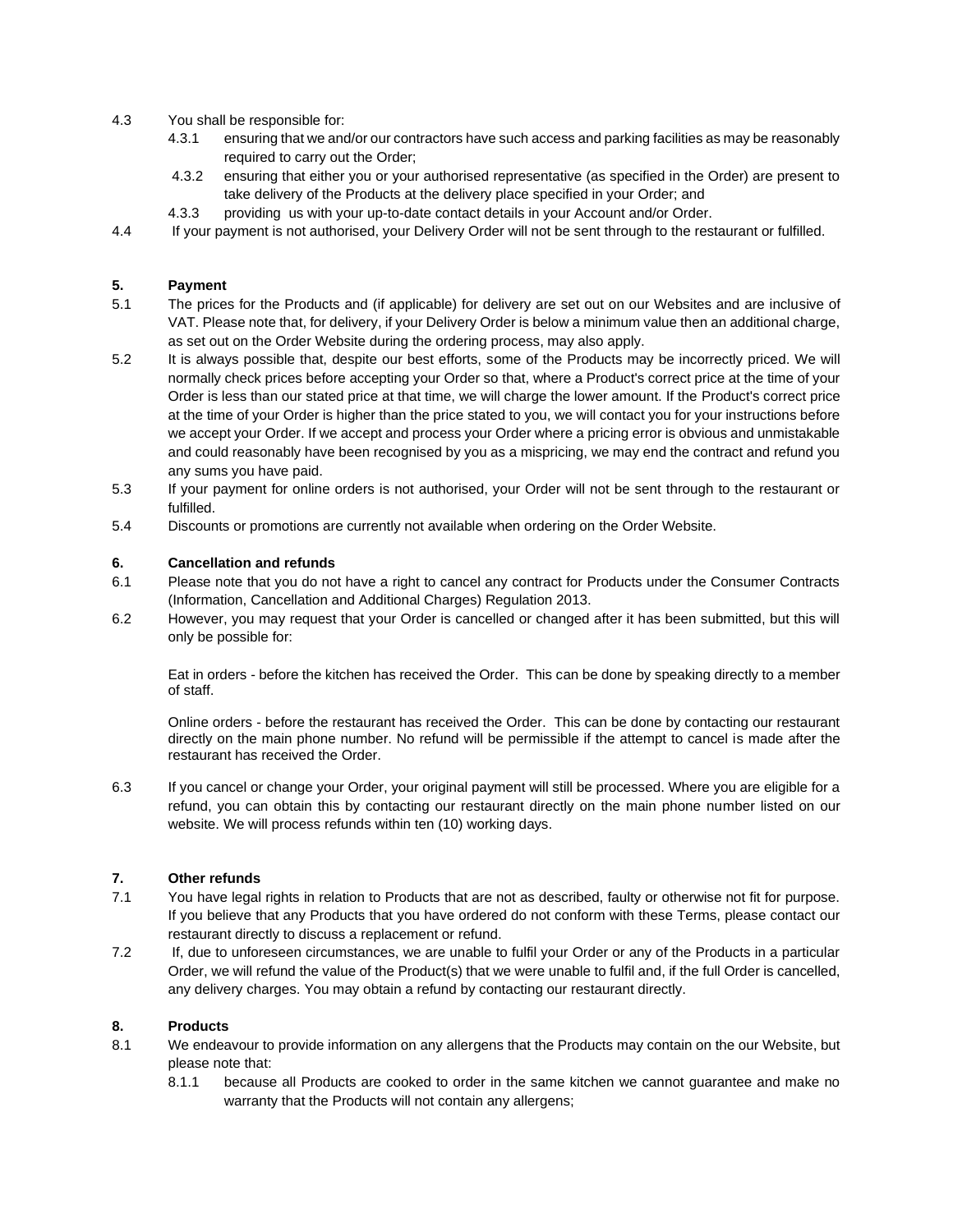- 8.1.2 the kitchen is a busy working environment and there is a risk of cross-contact between ingredients;
- 8.1.3 for all Orders, customers with special dietary requirements should contact the relevant restaurant before they place their order to allow staff to take all reasonable precautions to avoid cross contact; and
- 8.2 Our Products are freshly prepared and although we try our best to be consistent at times the size of the portions can vary.

# **9. Our liability**

- 9.1 Nothing in these Terms excludes or limits our liability for:
	- 9.1.1 death or personal injury caused by our negligence;

9.1.2 fraud or fraudulent misrepresentation; and

- 9.1.3 any matter in respect of which it would be unlawful for us to exclude or restrict our liability.
- 9.2 Subject to clauses 9.1 and 9.3 our maximum liability to you, in respect of any particular Order, will be limited to the value of that Order (which includes any delivery charges) as set out in the relevant Confirmation Email.
- 9.3 We are not responsible for any loss or damage that is not foreseeable. Loss or damage is foreseeable if it was an obvious consequence of our breach or if it was contemplated by you and us at the time of the conclusion of the contract for Products.
- 9.4 We only supply the Products for domestic and private use. You agree not to use the Products for any commercial or business purposes and we have no liability to you for any loss of profit, loss of business, business interruption, or loss of business opportunity.
- 9.5 Nothing in these Terms affects your statutory rights. Advice about your statutory rights is available from your local Citizens' Advice Bureau or Trading Standards Office.

## **10. Suspension and termination**

- 10.1 If you breach any of these Terms, we may immediately do any or all of the following (without limitation): 10.1.1 issue a warning to you;
	- 10.1.2 temporarily or permanently withdraw your right to use the Websites;
	- 10.1.3 suspend or terminate your Account;
	- 10.1.4 issue legal proceedings against you for reimbursement of all costs resulting from the breach (including, but not limited to, reasonable administrative and legal costs);
	- 10.1.5 take further legal action against you; and/or

10.1.6 disclose such information to law enforcement authorities as we reasonably feel is necessary to do so.

## **11. Changes to these Terms**

11.1 We may make changes to these Terms from time to time (if, for example, there is a change in the law that means we need to change these Terms) but the Terms applicable at the time of your Order will apply to that Order. Please check these Terms regularly to ensure that you understand the Terms that apply at the time that you order the Products.

## **12. Other important information**

- 12.1 Each of the clauses of these Terms operates separately. If any court or relevant authority decides that any of them are unlawful or unenforceable, the remaining clauses will remain in full force and effect.
- 12.2 If we fail to insist that you perform any of your obligations under these Terms, or if we do not enforce our rights against you, or if we delay in doing so, that will not mean that we have waived our rights against you and will not mean that you do not have to comply with those obligations. If we do waive a default by you, we will only do so in writing, and that will not mean that we will automatically waive any later default by you.
- 12.3 If you wish to have more information on online dispute resolution, please follow this link to the website of the European Commission: http://ec.europa.eu/consumers/odr/. This link is provided as required by Regulation (EU) No 524/2013 of the European Parliament and of the Council, for information purposes only. We are not obliged to participate in online dispute resolution.